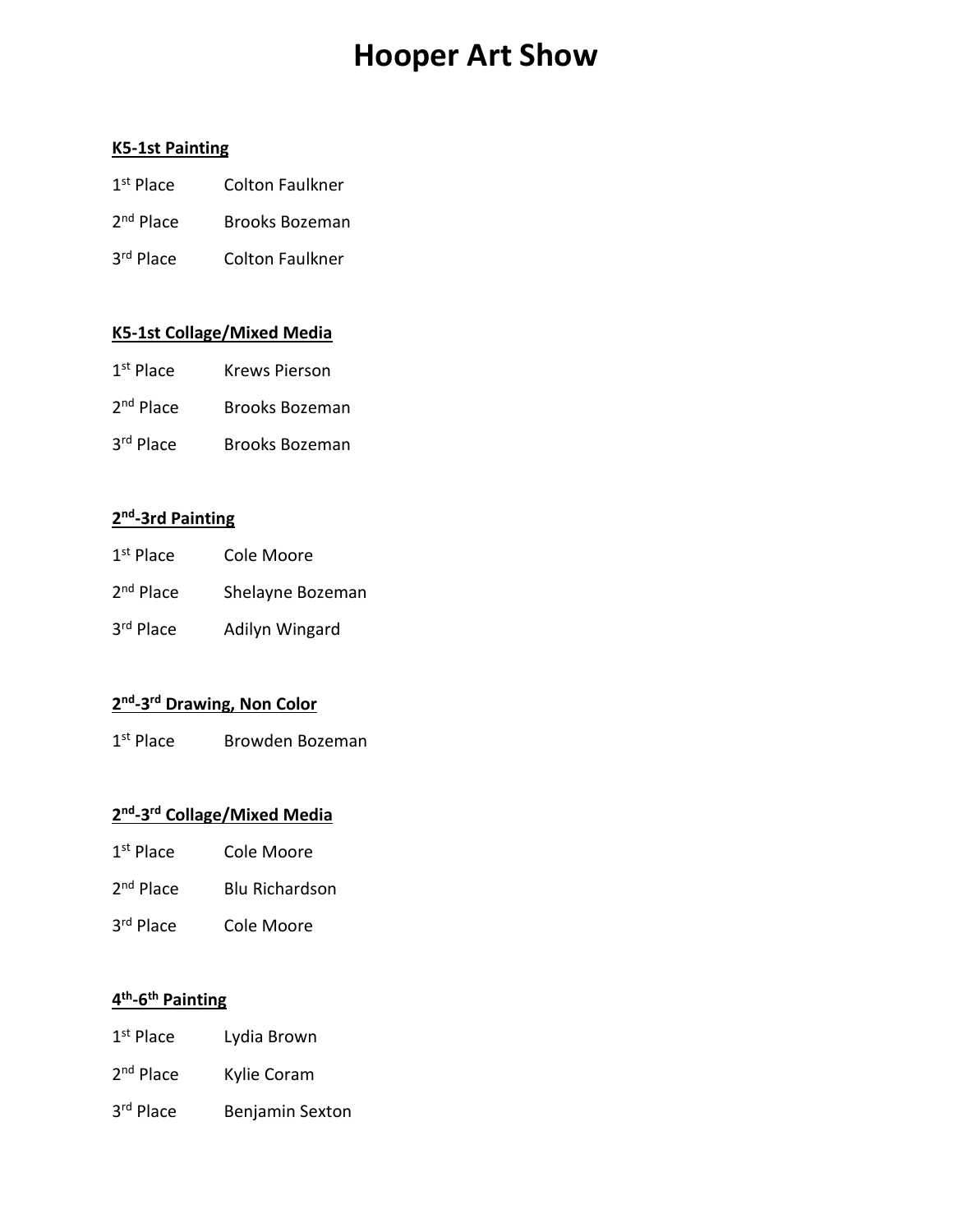# **4th-6th Water Base**

| $1st$ Place | Ellie Campbell |
|-------------|----------------|
|             |                |

2<sup>nd</sup> Place Ansley Kiernan

# **4th-6th Drawing, Non Color**

| $1st$ Place | <b>Ellie Campbell</b> |
|-------------|-----------------------|
| $2nd$ Place | <b>Ellie Campbell</b> |
| 3rd Place   | Ellie Campbell        |

# **4th-6th Drawing, Color**

| $1st$ Place           | Coleman Valdakis |
|-----------------------|------------------|
| 2 <sup>nd</sup> Place | Jenna Conway     |
| 3 <sup>rd</sup> Place | Jenna Conway     |

#### **4th- 6th 3D Arts/ Crafts**

| $1st$ Place           | Marilyn Fleming |
|-----------------------|-----------------|
| 2 <sup>nd</sup> Place | Marilyn Fleming |
| 3 <sup>rd</sup> Place | Kylie Coram     |

#### **4th-6th Photography**

- 1st Place Marilyn Fleming
- 2<sup>nd</sup> Place Jackson Alvey
- 3rd Place Lydia Brown

# **4th- 6th Collage/Mixed Media**

- 1<sup>st</sup> Place Ellie Campbell
- 2<sup>nd</sup> Place Joseph Light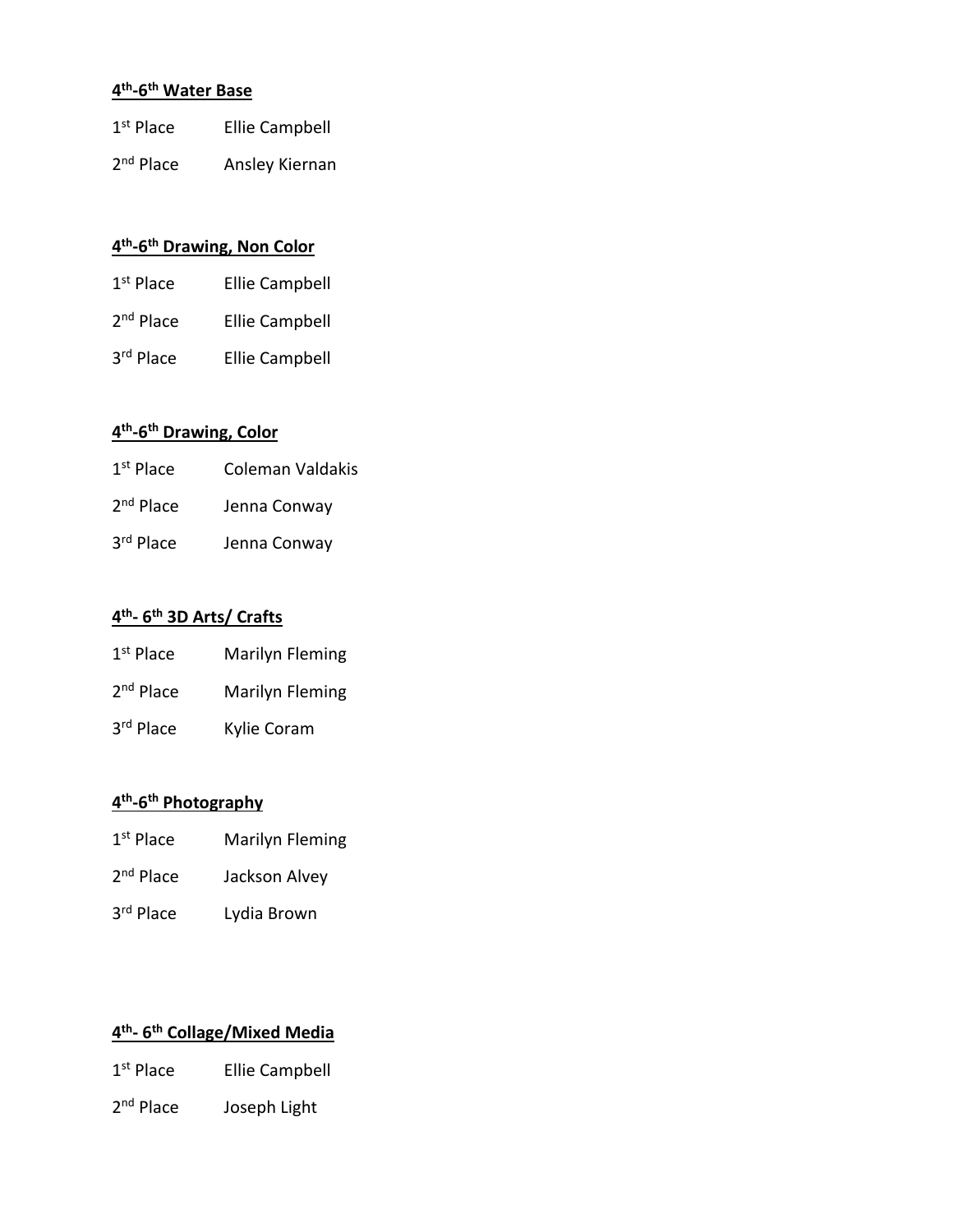## **7th-9th Painting**

| $1st$ Place | Sam Moss |
|-------------|----------|
|-------------|----------|

- 2<sup>nd</sup> Place KG Taylor
- 3rd Place Lucy Doss

# **7th-9th Water Base**

- 1<sup>st</sup> Place Sydney Brown
- 2<sup>nd</sup> Place Virginia Legg

# **7th-9th Drawing Non Color**

| $1st$ Place           | Sydney Brown  |
|-----------------------|---------------|
| 2 <sup>nd</sup> Place | Virginia Legg |
| 3 <sup>rd</sup> Place | Sydney Brown  |

### **7th-9th Drawing Color**

| $1st$ Place           | Kaylee Midkiff |
|-----------------------|----------------|
| 2 <sup>nd</sup> Place | Raylee Midkiff |

### **7th-9th 3D Arts/Crafts**

- 1<sup>st</sup> Place Luke Moseley
- 2<sup>nd</sup> Place Cole Spears

# **7th-9th Photography**

- 1<sup>st</sup> Place Ellis Fleming
- 2<sup>nd</sup> Place Kaleigh Robertson
- 3rd Place Kaleigh Robertson